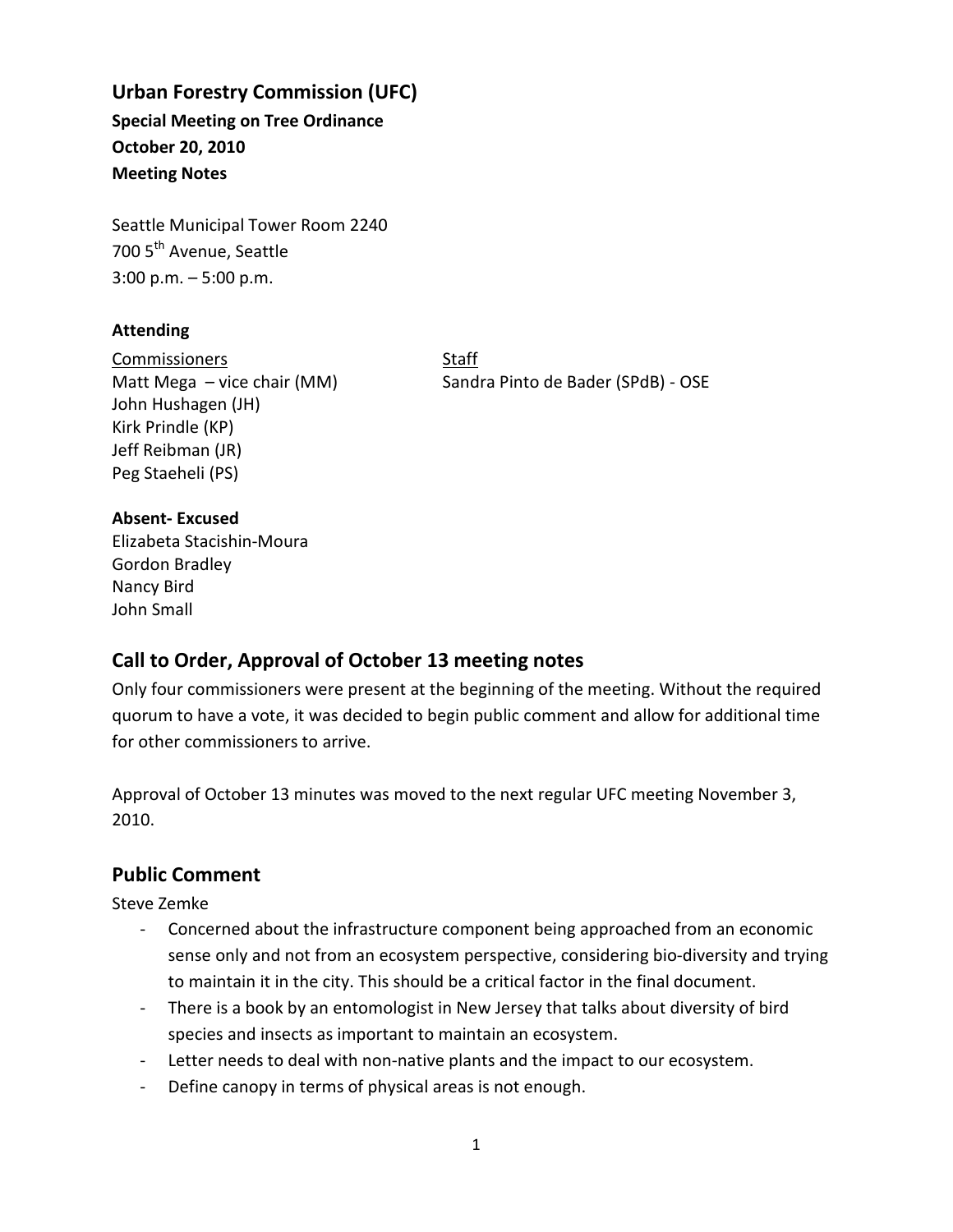- Look at canopy volume as a component of the 30% cover. We could get there with maples, cherries and small street trees but that would cause loss of habitat throughout the city.
- Need to discuss evaluation of incentives
- Issue of potential benefits of posting removal and permit system to reduce the number of boundary line disputes. People are better able to react.
- Page 5 about posting needs to be a more declarative sentence
- UF/DPD and 9 city departments: need to hear departments' comments directly. UFC needs to instigate a meeting with all the departments.
- Letter doesn't mention the issue of the auditor recommendation regarding forestry oversight residing in a single department
- This tree ordinance applies to public and private sector
- When people ask for number of trees planted vs. cut down, find out actions of city departments in this arena.

## Michael Oxman

He sent out an email responding to the Park's budget cutting a tree trimmer and tree trimming lead. Pruning cycle would go from 17 to 22 years. There is no parks tree inventory so how can it be said that there is a cycle? Pruning a portion of a tree is not treating the tree as a whole. Where are locations of trees removed by parks last year? If they had maps to present to UFC or the Parks board and had correct records, many questions could be answered. Red maples are common and easy to maintain but they would become a mono-culture. The budget should be proactive. Let's see a map of 5-year-old maples that haven't been pruned. Good management of trees extends their life. It's important to plant trees where they can grow. The city has four different formats to keep records. Are these records available? Can we assume a reasonable tax base to pay for different systems? Can we see a tree work order from the city? A request for city staff would be to present a report of the urban forest in the city to determine our cost and figure out what the correct budget would be.

## **Letter to Council regarding DPD Proposal and the new Tree Ordinance - vote**

A discussion on comments to the current version of the tree ordinance letter to council began with only four commissioners present.

- JH not every 6" DBH tree is worth protecting
- $KP -$  the 6" threshold would be to require a permit
- JH model the permit system on what nearby cities have done.
- JR all trees are not created equal
- MM had this discussion. He used thresholds for the letter and once the permit is written we can get into details. Proposes to change the term to 'most trees'
- KP is concerned about a different diameter for arborist consultation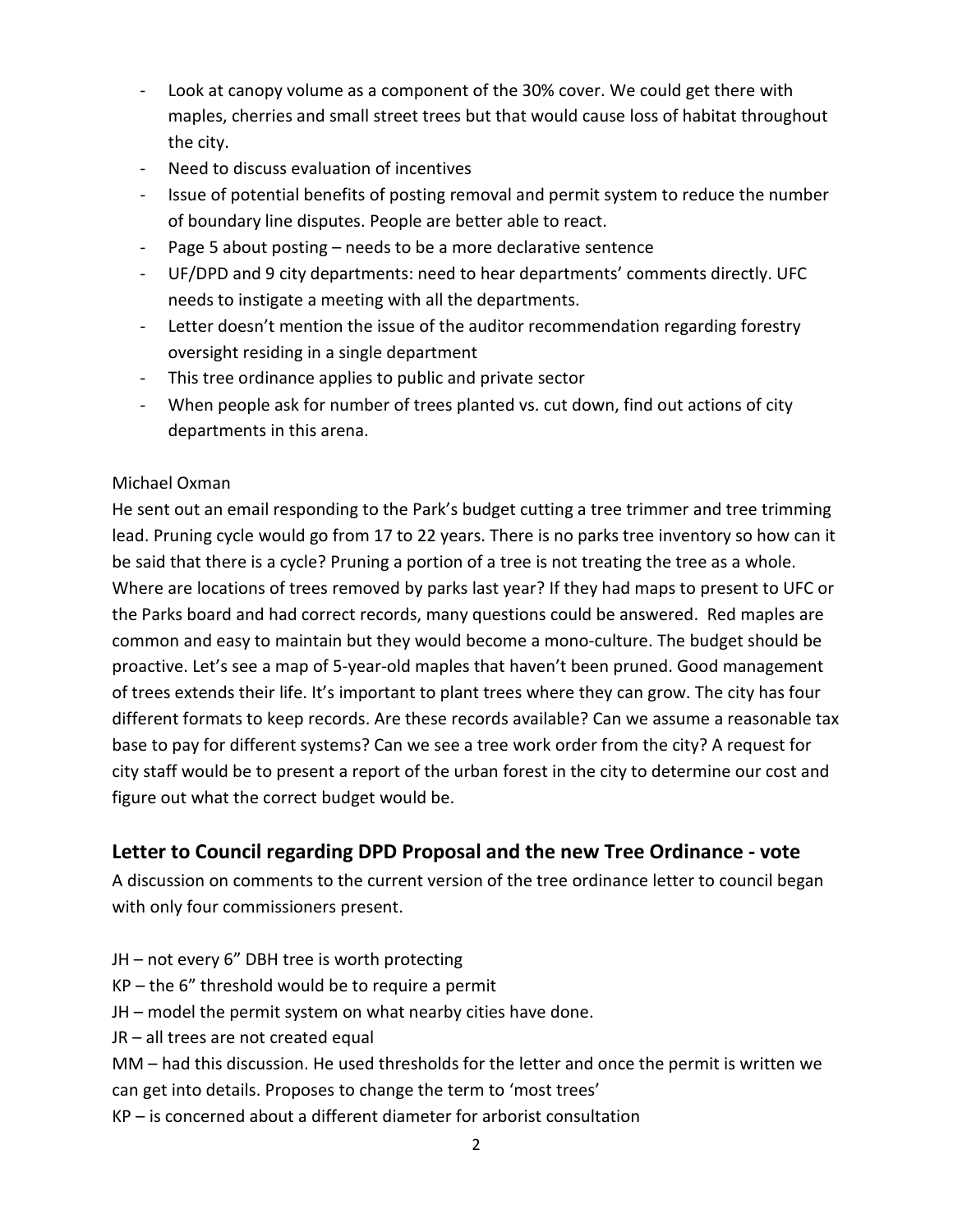JR – likes the simplicity of saying over 6" you do this, over 18" you do that. It's clear for people to understand. But what does a permit mean? Simply print at home and then proceed to cut the tree down? Or will it be an arduous process? Should be simple and focused on tracking. It would be beneficial to get the city involved when we are dealing with trees 18" and above and make it more burdensome for people to cut.

KP- issue with variable DBH is that makes regulations confusing. Use the same DBH uniformly. JR – make it clearer whether it's at a lower level –not a burden. If it's a larger tree then city gets involved.

JH – the pitfall of having a certified arborist is that there is a conflict of interest if they will also provide the removal service. Have consultants that will offer knowledge. There are different levels of arborists (even if they are certified).

JR – when a consulting arborist gives the homeowner a price that's a good opportunity for the homeowner to think about removing or not.

MM – We could generalize more. Maybe include consultation with a city arborist to begin informing homeowners.

JH – the problem is that we have hopelessly underfunded city forestry services.

JR – keep 18" and remove 24"

Peg Staeheli arrived, giving the UFC the ability to vote.

KP – would like the letter to say that DPD has refused to release information on public meetings to the public or the UFC

PS – believes this tone would create unnecessary tension

After additional comments that were captured directly into the letter being worked on, a break was requested for MM and staff to make amendments and provide a new letter to submit for vote.

**A motion was made, seconded, and unanimously carried to adopt the final letter to council regarding tree protection ordinance.** (text below)

# Seattle Urban Forestry Commission

Elizabeta Stacishin-Moura, Chair • Matt Mega, Vice-Chair • Nancy Bird • Gordon Bradley John Hushagen • Kirk Prindle • Jeff Reibman • John Small • Peg Staeheli

October 20, 2010

Honorable Council President Richard Conlin Chair, Regional Development & Sustainability Committee Seattle City Council PO Box 34025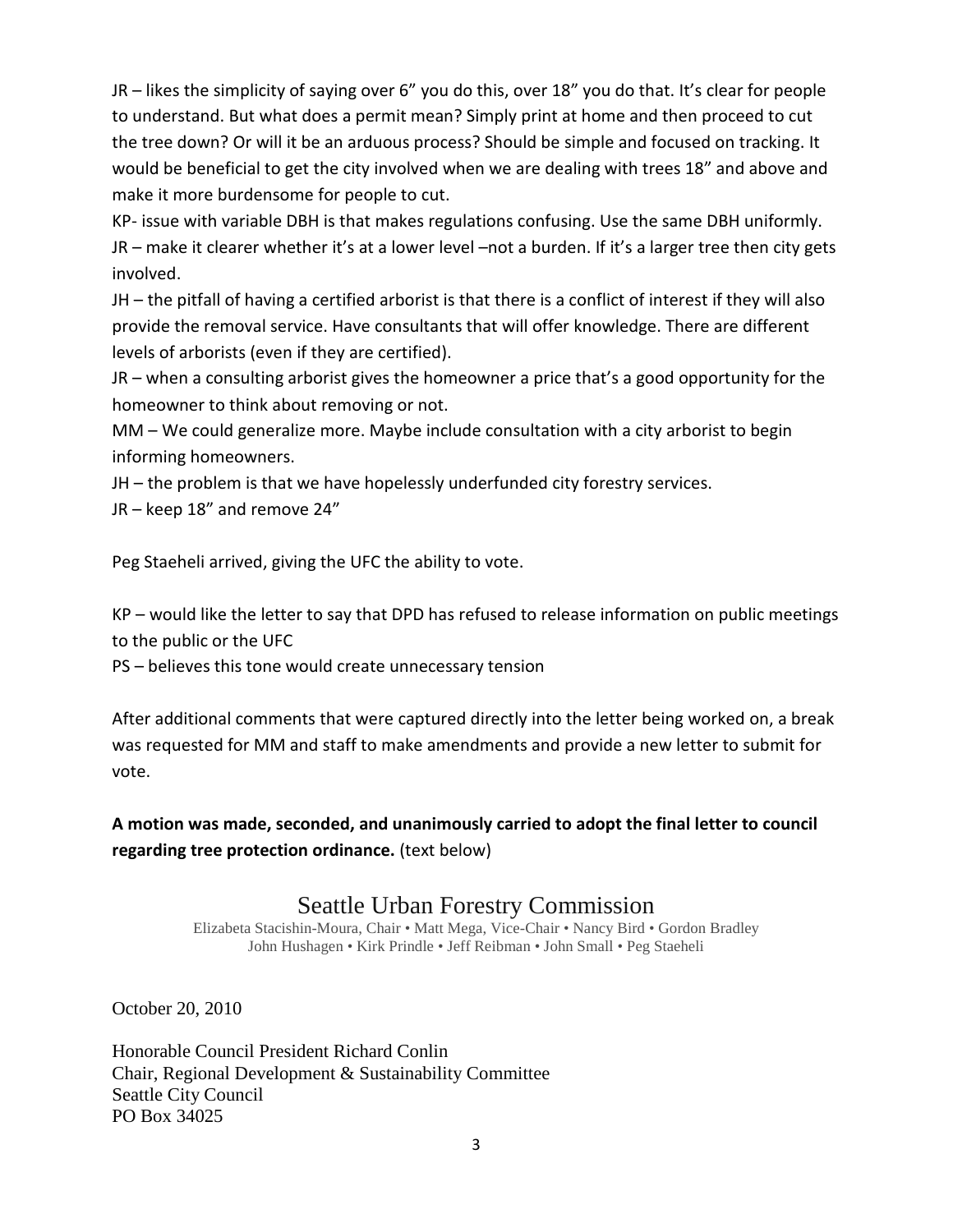Seattle, WA 98124

## RE: DPD's Proposed Tree Regulations Follow Up

Dear Council President Conlin,

On July 14, 2010 the Department of Planning and Development (DPD) released the City of Seattle Proposed Tree Regulations document. Public comment for this proposal will end on October 31, 2010. On August 13, 2010 the Urban Forestry Commission provided Council with an initial letter stating our concerns with the proposal as released. Our letter today reiterates those concerns and provides detailed suggestions on how to move forward with the process in a positive and constructive manner. While there are concepts in the proposal that we do support, there are several elements that need further refinement and others that need to be added and/or re-evaluated. Our comments are divided into three broad categories:

## **1. Process (both public and internal)**

- A more inclusive public process in needed
- Public comment period needs to be extended
- City Departments, such as City Light, SPU, Parks, and Department of Neighborhoods need to provide written input
- The Urban Forestry Commission needs to be engaged more constructively
- Arborists and those with specific urban forest responsibilities need to be engaged more constructively

## **2. Goals of an effective tree protection ordinance**

- Promote a healthy urban forest across the city
- Elevate and recognize the urban forest as critical infrastructure
- Provide stronger protections for larger trees
- Ensure public education and outreach is integrated into the release and implementation of the tree protection ordinance
- Ensure a comprehensive urban forest management approach
- Recognize ecosystem value and wildlife habitat
- Formally adopt and implement the Urban Forest Management Plan

## **3. Tools for implementing an effective tree protection ordinance**

- A permit system to manage, slow down, and document tree removal
- Professional standards to ensure safe and competent removal of trees
- Tree planting and protection standards to establish best practices
- Development standards to mitigate the impacts of increased density
- Mitigation standards to minimize impact and ensure canopy growth over the longterm

We hope this letter helps Council evaluate the proposed regulations as we move toward ordinance development. Specifically we feel Council should consider the following changes to the process.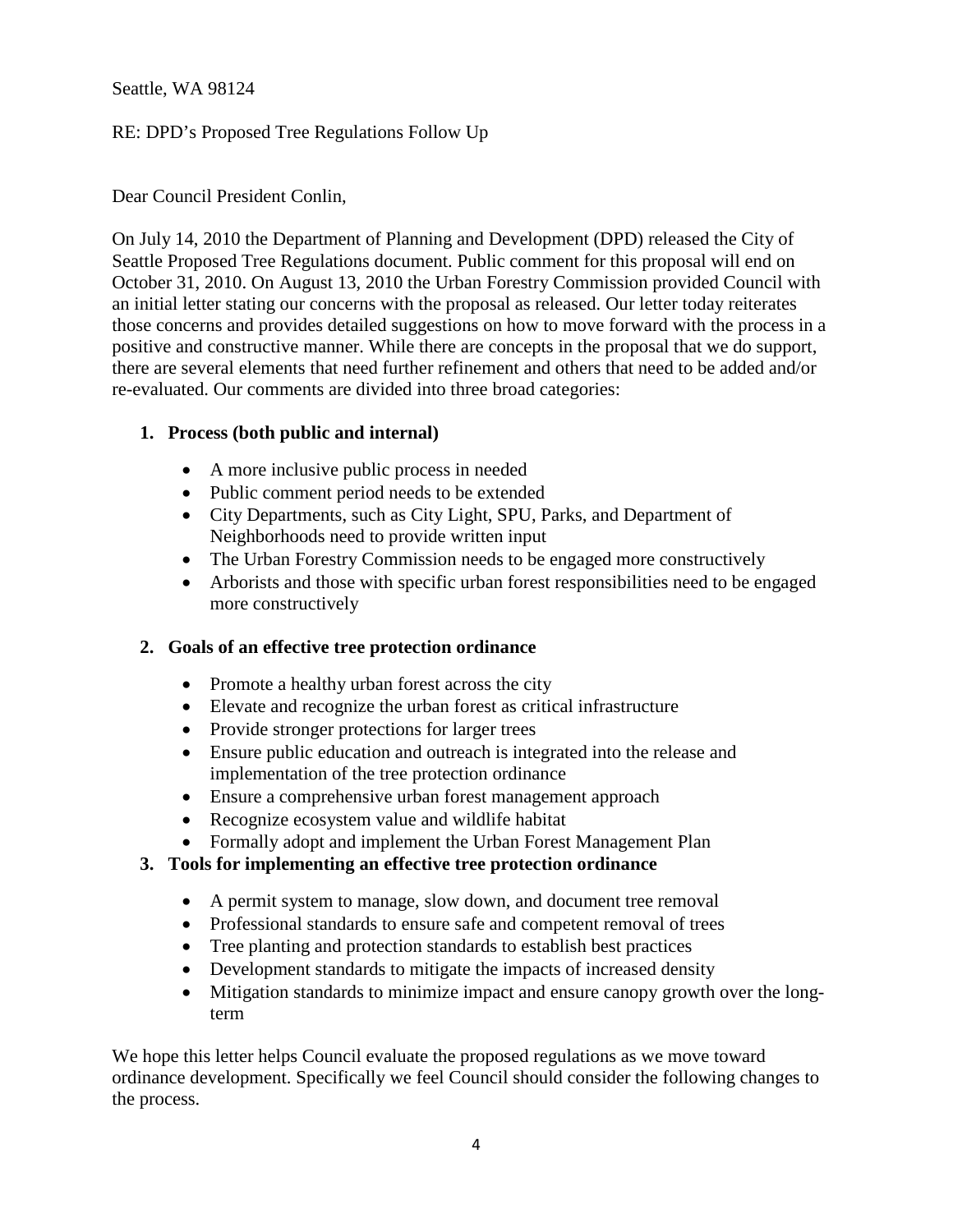- **1.** Slow the process down by three to five months allowing the City agencies to fully discuss and incorporate the comments received, complete additional research, and engage the public and the Urban Forestry Commission on ordinance details.
- **2. Hold a series of Townhall meetings** that engage the public in meaningful conversation about the urban forest and specific elements of the proposed regulations.
- **3. Have DPD work with the Urban Forestry Commission** to vet the issues and determine the feasibility and methods of incorporating the Commission's recommendations into DPD's portion of the final Tree Protection Regulations.

Below we provide a more expansive explanation of our main points.

## **Process (both public and internal)**

#### *More inclusive public process and more engaged internal process*

To date, only one open house has been held by DPD (September 21, 2010 at City Hall) to gather general feedback from the citizens of Seattle. DPD did present the tree proposal to a variety of 'standing' groups, but the comment period will end on October 31 without sufficient citizen representation. We are recommending Council provide additional opportunities for public comment to address specific recommendations of Resolution 31138 not included in the proposal. In addition, the Commission recommends a more inclusive internal process that engages other City Departments and this Commission not only in commenting on the proposal but also providing elements and language that should be added. Significant weight should be given to the input of city arborists in this process.

To date the process has followed a typical internal document creation methodology by DPD with a complete unveiling of a single document to the Mayor, to Council, to the Urban Forestry Commission and to the public all at once. DPD should consider a more iterative process where the large complex pieces of the regulations can be discussed in some depth. For instance, once DPD decided against the permit system this knowledge should have been vetted through the Urban Forestry Commission. The removal of a permit system, the exceptional tree element, and the three trees per year requirement all caught the Commission off guard. DPD could have and should have briefed the Commission and the Council on their thoughts regarding these major changes before going public with a proposal.

# **Goals of an effective tree ordinance:**

## *Healthy Urban Forest Across the City*

A healthy urban forest is comprised of a sustainable mix of trees and shrubs of various species, ages and geographic distribution. It includes valuable large trees and tree groves as healthy wildlife habitat. It also provides a consistent distribution of large trees throughout the city for equitable access. The monetary and habitat values of a vibrant urban forest should be measured and promoted.

## *Elevation of Trees as Infrastructure*

The understanding that trees are critical urban infrastructure has most certainly grown over the last few years. However, the Commissioners believe more needs to be done. Specifically the tree protection ordinance needs to be more explicit in its acknowledgment of the monetary and public health benefits of a healthy urban forest. For instance, the cost-benefit analysis on whether or not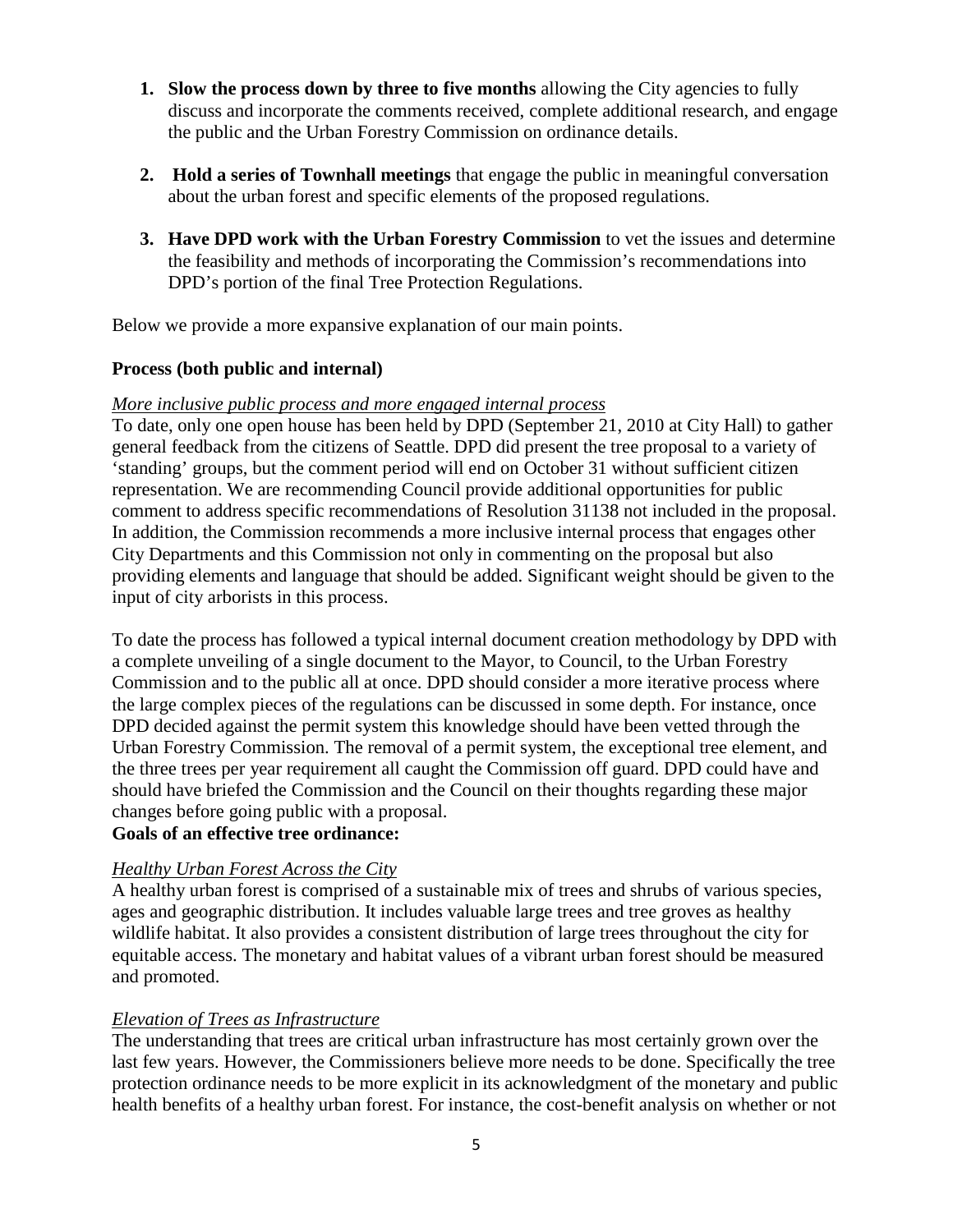to implement a permit system in the DPD proposal only took into account the direct cost to city staff budgets, but did not account for the monetary benefit accrued by the ecosystem services provided by a healthy urban forest or potential for revenue generation by a permit system. A permit system which reduces the premature removal of trees will save money in stormwater management and air pollution mitigation.

### *Provide Stronger Protections for Larger Trees*

Large trees provide more benefits than small trees. The City needs to be cognizant that if we shift our urban forest from one of more mature higher value trees to one of smaller more ornamental trees, the City will lose significant ecosystem function and benefits. The Exceptional tree element has been removed by DPD, but the Commission feels strongly that some element needs to be added to address the desire to protect large mature trees, especially native deciduous and native conifers.

#### *Public Outreach*

Public outreach while not explicitly part of the tree protection ordinance is still an integral component of the process. DPD has proposed removal of all regulation of trees on private property outside of development. It's important to understand that only one half of one percent of properties are developed in any typical year, leaving over 99% of the private land in the city unprotected. The DPD proposal, as written, could shift costs and responsibilities to preserve, enhance, and maintain the urban forest on to other city departments. For instance, canopy loss on unregulated property will require increased planting in city right-of-way and public property, increasing the city's long term maintenance burden. DPD does not plant trees, nor maintain trees. Will the new regulations create unintended financial consequences on those city departments required to ensure the 30% canopy goal is met through tree management and planting?

#### *Comprehensive Urban Forest Management*

To ensure successful protection and enhancement of the urban forest, the City of Seattle must look at the urban forest in a comprehensive manner. From the perspective of the tree protection ordinance itself this means an equitable ordinance with clear compliance and equitable mitigation requirements. It means that there needs to be a strong enforcement mechanism with punitive measures as a deterrent. From the larger perspective it means the city must implement the tree protection ordinance and all other urban forest efforts efficiently.

## *Recognize Ecosystem Value and Wildlife Habitat*

A key ecosystem value provided by the urban forest is the preservation of valuable wildlife habitat and biodiversity. An interconnected urban forest canopy can enhance wildlife corridors throughout the city and the region.

#### *Formally Adopt and Implement the Urban Forest Management Plan (UFMP)*

By ratifying the UFMP and the 30% tree canopy cover goal and the mechanisms within the UFMP to meet this goal, the Council will signal their commitment to our City's urban forest and provide a tangible goal to evaluate the effectiveness of the tree protection ordinance against. Implementation of the tree ordinance and achieving the City's 30% canopy goals requires that a realistic budget be created, approved and sustained.

## **Tools for implementing an effective tree protection ordinance:**

#### *Permit System*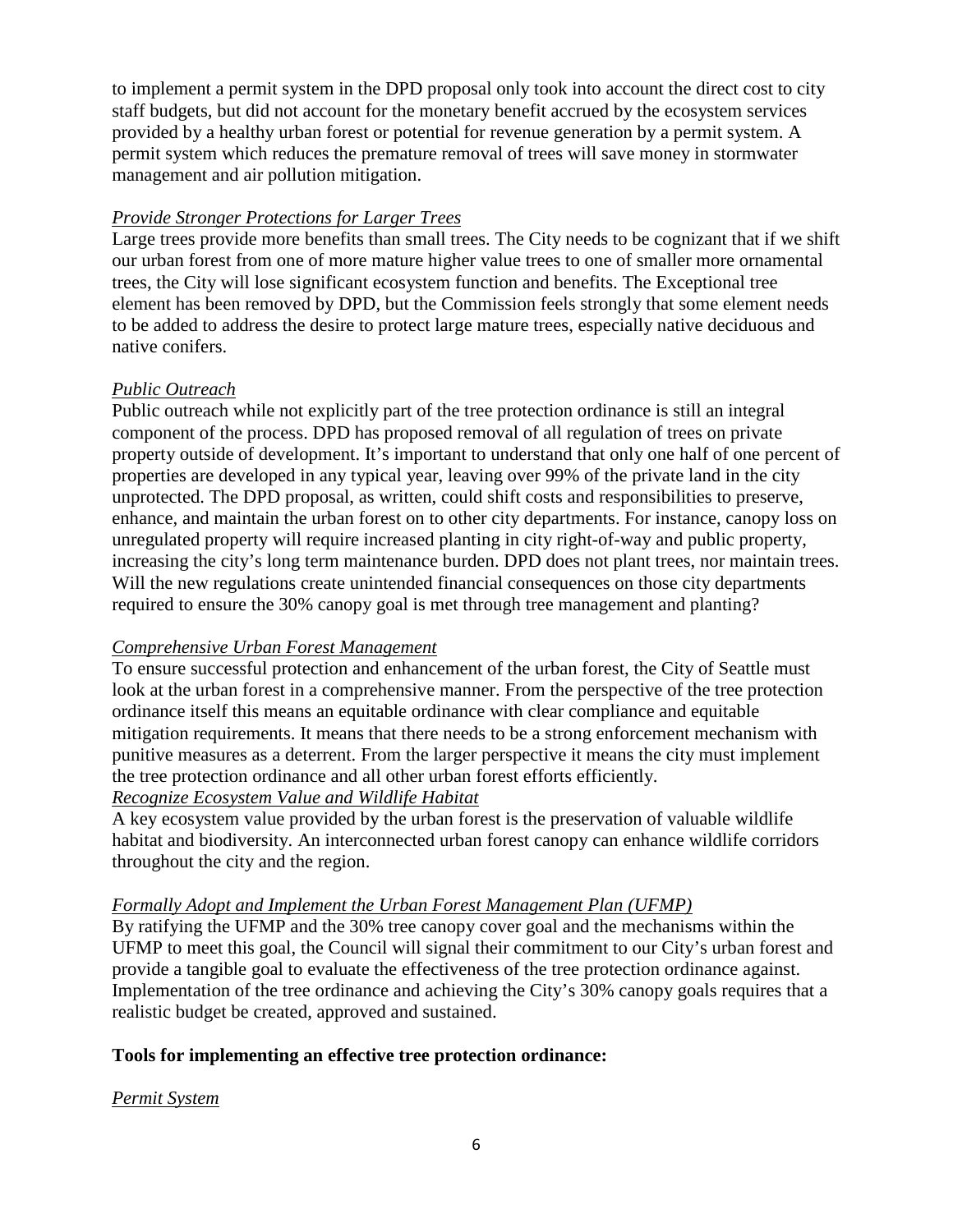The DPD proposal spent significant time refuting the feasibility of a permit system. Its conclusion relied heavily on additional costs and their determination of effectiveness. The Commission disagrees with DPD and recommends that Council take another look at the permit system and its feasibility for Seattle. Specifically, we recommend a full cost accounting that looks at the potential cost savings benefits of a permit system as well as the costs. The city of Atlanta's Arboricultural Manager confirmed that the city receives close to \$1 million dollars a year from permits and fees as part of their urban tree protection efforts. We would like to see DPD follow up on these reports to determine if Seattle, a city similar in size to Atlanta, can in fact implement a cost effective permit system.

Below are five distinct advantages the Commission feels a permit system will bring to Seattle. If the city decides against a permit system it must decide how to achieve these benefits or we will not meet our canopy cover goals.

#### • **Comprehensive Urban Forest Management:**

A permit system provides a mechanism for urban forest management, closing the gap in protection for private land outside of development. Comprehensive protection of Seattle's urban forest cannot be guaranteed without a permit system to formally and equitably manage tree removal in the city.

#### • **Tracking:**

Knowing exactly when, where, and what type of trees are being removed in the city is a vital tool to measure progress toward the canopy cover goals. Under the proposed DPD changes, private landowners have no requirements to meet before removing a tree. At the very least this could lead to unsafe removal that puts neighbors or the public at large in danger. There is no method of even volunteer registration of tree removal or planting.

#### • **Public Education**

The permit application process is an opportunity to give a homeowner pause and promote alternatives to removal. In some cases posting to inform neighbors of removal plans may also be warranted.

#### • **Enforcement**

The current complaint-driven enforcement system would function much better in conjunction with a permit system. Citizens or staff could easily check to see if a permit was obtained. When a tree is removed without a permit or based on incorrect information, the penalties can be straightforward and easily collected.

#### • **Recognition of Value and Benefits**

As part of DPD's case against a permit system, they equated permits with the permanent protection of certain trees and the burden it would place on citizens. The Commission believes that a simple online permit system would be sufficient in many cases and could easily reduce the cost to DPD and the burden to citizens. The protection of large trees is part of the UFMP, but so is the removal of hazard trees. Many trees eventually become too big for their space in the urban environment and in some cases require removal for safety. Public safety is often cited as a primary reason permits are currently required for sewer work, fixing retaining walls, building high fences, electrical work, building decks and many other activities.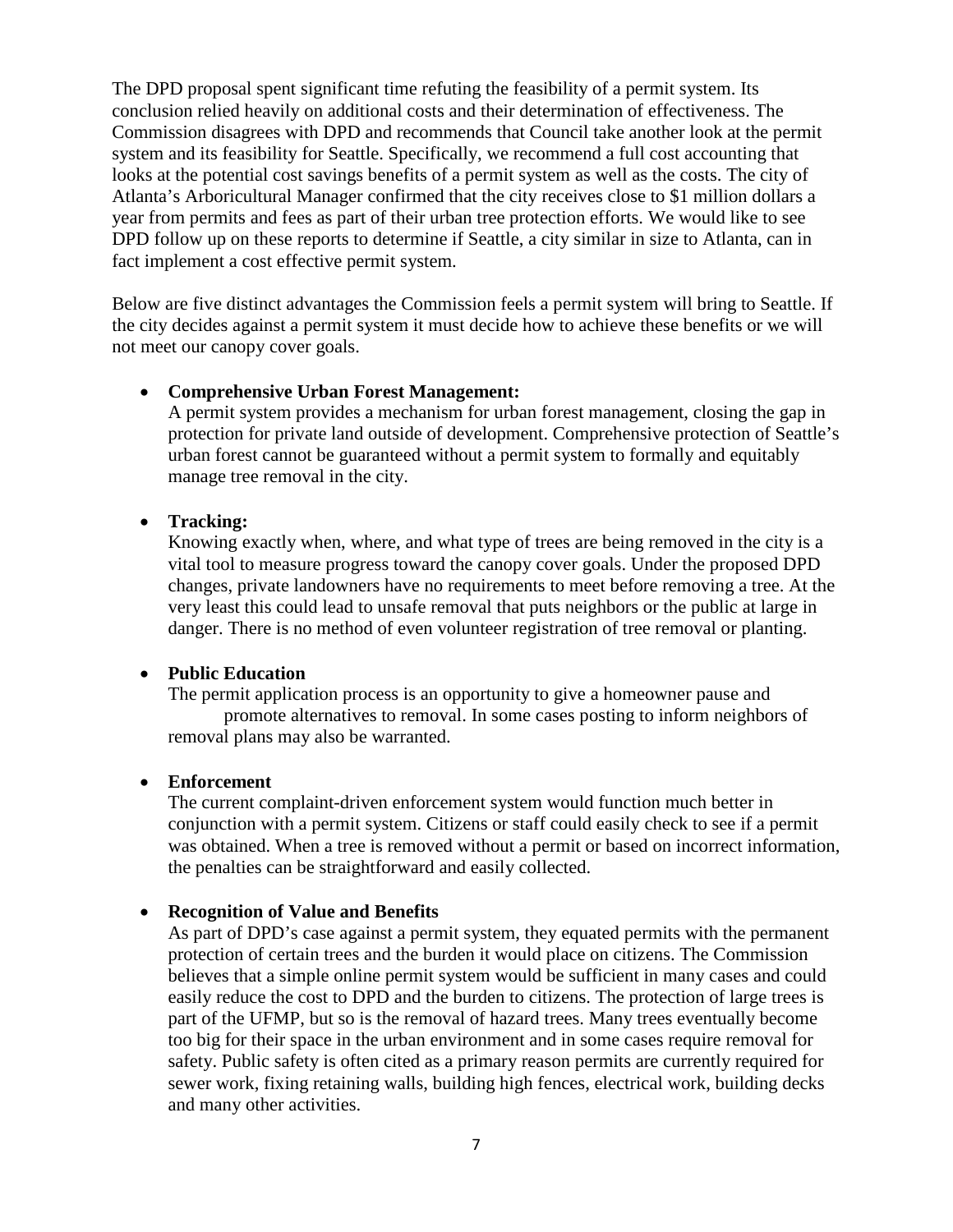A permit system will help elevate trees to urban infrastructure status and ensure that the work is being done safely and efficiently by trained professionals. A permit system may or may not be the best method for Seattle, but we believe DPD needs to do a better analysis than simply concluding it costs too much and burdens citizens.

Specifically we recommend a permit or registration system that incorporates the following elements:

- Online access with the ability to apply and print documentation from home
- Collect tree and parcel information appropriate to homeowner understanding
- An education component that promotes options to removal and programs for replacement
- A mechanism to stop people from unknowingly removing trees illegally such as street trees they may think they own
- A public posting period to allow public input
- Size and location thresholds above which a certified arborist must be engaged to do the work. We recommend that most trees over 6" DBH (diameter at breast height measured at 4.5 feet above the ground) require a permit and that most trees over 18" require a certified arborist's consultation
- Emergency approval mechanisms for removing diseased trees which pose a threat to the larger urban forest

## *Professional Standards*

One of the key ways to ensure safe removal or pruning of trees is to require professional standards. Currently, the only qualification that the City requires of tree companies and arborists working for private clients is a business license. To ensure the implementation of an effective tree ordinance the city needs to be diligent in who is doing the tree work and the professional standards that should be required. Tree care professionals are also more inclined to suggest pruning options versus total removal. Enforcement and damages for improper work by professional companies should be part of the ordinance.

We recommend that the ordinance establish the following:

- Thresholds above which all work must be done by a certified Arborist. We recommend that most trees over 6" DBH require a permit and that most trees over 18" require a certified arborist's consultation
- Professional registration of Arborists working in the city
- Strong penalties for those who violate the tree protection ordinance as part of their business practice

## *Tree Standards*

In order to promote the establishment of a healthy and diverse urban forest the ordinance should require appropriate tree selection and proper planting and maintenance standards.

We recommend that the ordinance require best practices and establish by secondary documents such as planting details and specifications, maintenance and protection standards and approved tree selection lists.

## *Development Standards*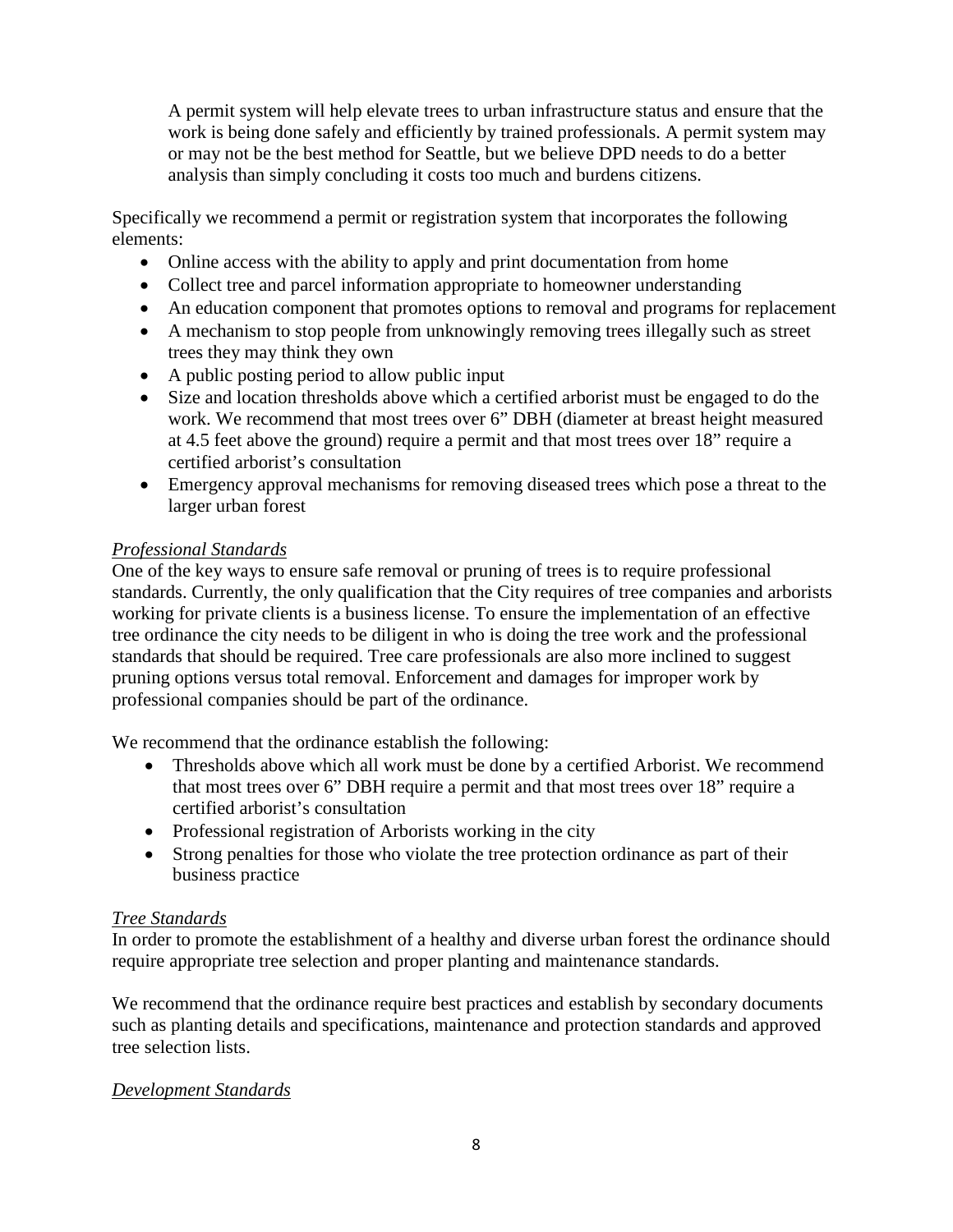The current proposed regulations do have some good elements to minimize tree removal on parcels undergoing development. Some of these elements, like the tree credit system need to be further refined before a complete evaluation of their effectiveness can be made.

## • **Tree Credit in Single-Family Zones**

The proposed tree credit for single family zones may be a viable approach. The proposed credits however do not place enough weight or incentive on tree preservation and it is unlikely that a tree would be preserved under new construction or major renovation. As written, the tree credit system is most likely to lead toward a reliance on small caliper trees and not achieve the desired goal of promoting and protecting large mature trees. The Commission also would like to see a better approach to the protection of conifer and native trees within the credit system.

## • **Green Factor for Multi-Family and Commercial**

The proposal refers to monitoring the 2009 revisions to the Green Factor for effectiveness in tree preservation however, since this proposal intends to give flexibility and incentives for tree retention, the Commission suggests that the Green Factor reassessment occur with this change in code and not wait for additional monitoring. The Green Factor likely needs additional incentives to allow for tree retention. We suggest that it may provide more consistency to work toward developing a "Green Factor" for single family zoning.

## • **Industrial Zones**

We agree with the tree planting requirements for commercial uses in industrial zones however we also suggest that some tree planting or offsite mitigation for industrial development within these zones should be required. Locations within industrial zones for mitigation should be identified as part of the city wide canopy coverage. We believe all areas of the City should have some canopy to improve overall habitat and wildlife corridors.

## • **Bonding**

The city should investigate financial programs such as landscape maintenance bonds to ensure survival or required trees.

In summary, an effective tree ordinance protects all elements of the urban forest: both public and private, both inside and outside of development. An effective tree ordinance is comprehensive, bold and enforceable, yet predictable and flexible. It maintains the health of a diverse and geographically dispersed urban forest and recognizes the urban forest as an integral part of the green infrastructure system. Trees are elevated to the same status as stormwater management elements, transportation, and sewer infrastructure.

Thank you for the opportunity to comment and please contact us with any questions you may have. We look forward to continuing to work with the Mayor City Council, City Departments and our citizens to ensure protection and enhancement of our urban forest.

Sincerely,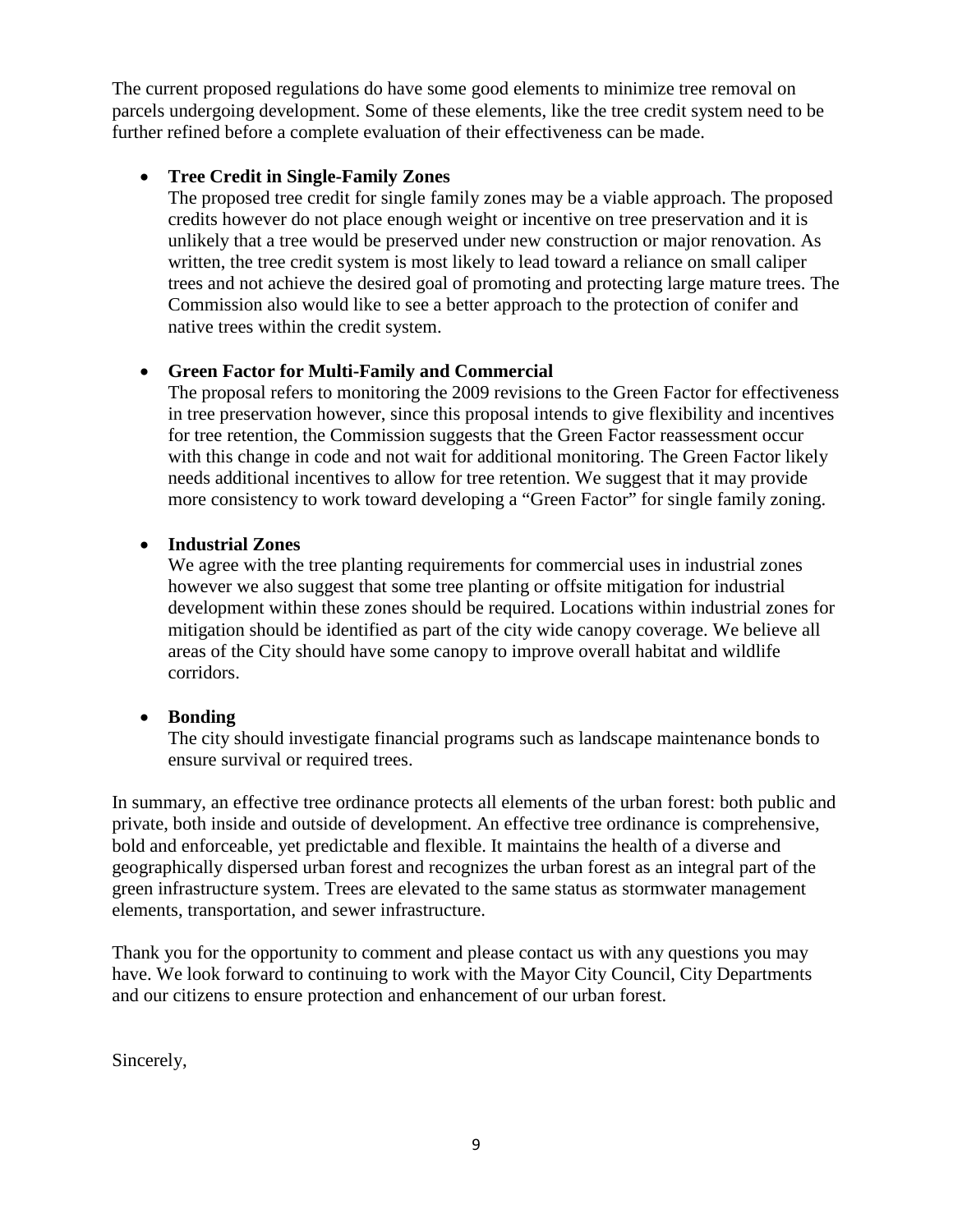$p_{\text{part}} + p_{\text{max}}$ 

Matt Mega, Acting Chair Seattle Urban Forestry Commission

# **Open the floor to New Business**

No new business

## **Capture Action Items and Adjourn**

\_\_\_\_\_\_\_\_\_\_\_\_\_\_\_\_\_\_\_\_\_\_\_\_\_\_\_\_\_\_\_\_

None

## **Community Input:**

**From:** Ruth Williams [mailto:ruthalice@comcast.net] **Sent:** Thursday, October 14, 2010 4:44 PM **To:** PintodeBader, Sandra **Subject:** Quantifying urban forest structure, function, and value: the Chicago Urban Forest Climate Project Hello Sandra,

This is a most illuminating document. Will you please share it with the Urban Forest Commissioners?

Thank you!

Ruth Williams

(13 page document was forwarded to Commissioners on 10/14/10)



**From:** John "Hooper" Havekotte [mailto:4.hooper.4@comcast.net] **Sent:** Thursday, October 14, 2010 5:26 PM **To:** PintodeBader, Sandra **Subject:** Re: UFC - new document posted

\_\_\_\_\_\_\_\_\_\_\_\_\_\_\_\_\_\_\_\_\_\_\_\_\_\_\_\_\_\_\_\_\_\_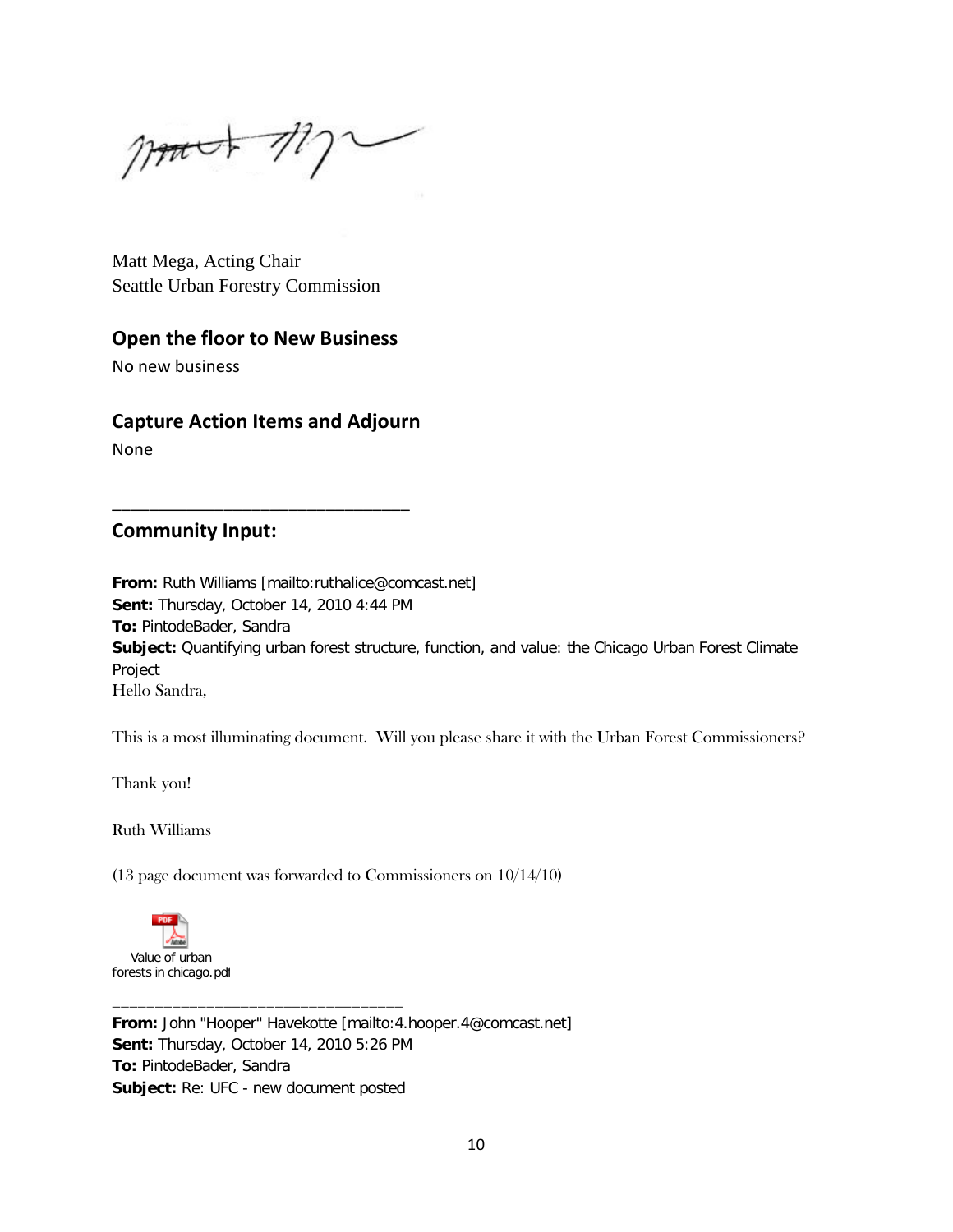**Nice work!**

**John "Hooper" Havekotte President & Webmaster Heron Habitat Helpers**

----- Original Message ----- **From:** [PintodeBader, Sandra](mailto:Sandra.PintodeBader@seattle.gov) **To:** Urban Forestry Community **Sent:** Thursday, October 14, 2010 5:05 PM **Subject:** UFC - new document posted

Hello Urban Forestry Community,

The draft Tree Protection Ordinance letter (version 2) which served as the basis for the 10/13 UFC meeting discussion is posted at: [http://www.seattle.gov/trees/docs/Commission\\_docs/101310%20TPO\\_draft%20letter.pdf](http://www.seattle.gov/trees/docs/Commission_docs/101310%20TPO_draft%20letter.pdf)

Thank you,

**Sandra Pinto de Bader** | Environmental Sustainability Coordinator | Office of Sustainability and Environment | (206) 684-3194

\_\_\_\_\_\_\_\_\_\_\_\_\_\_\_\_\_\_\_\_\_\_\_\_\_\_\_\_\_\_\_\_\_\_

-----Original Message----- From: Ruth Williams [mailto:ruthalice@comcast.net] Sent: Friday, October 15, 2010 1:09 PM To: PintodeBader, Sandra Subject: Comments on the Oct. 6 UFC Meeting

Sandra - Please forward!

Greetings Commissioners:

Thank you for sharing the minutes of your October sixth meeting with us. I have several comments on the proceedings which I would like to share with you.

As to the income generated by Atlanta, GA's tree regulations: I spoke on the phone with Ainsley Caldwell who is the lead arborist for the City of Atlanta. He stated that Atlanta makes \$250-300,000 per quarter in fines and recompense. There is no formal documentation for this information yet.

I am very pleased that realtors and developers are entering the dialogue. Their views and support are going to play a major role in both the outcome and the success of our new ordinance. Although, I don't understand why they are drafting comments in support of the DPD proposal rather than helping to educate their community of clients, fellow builders, realtors, and bankers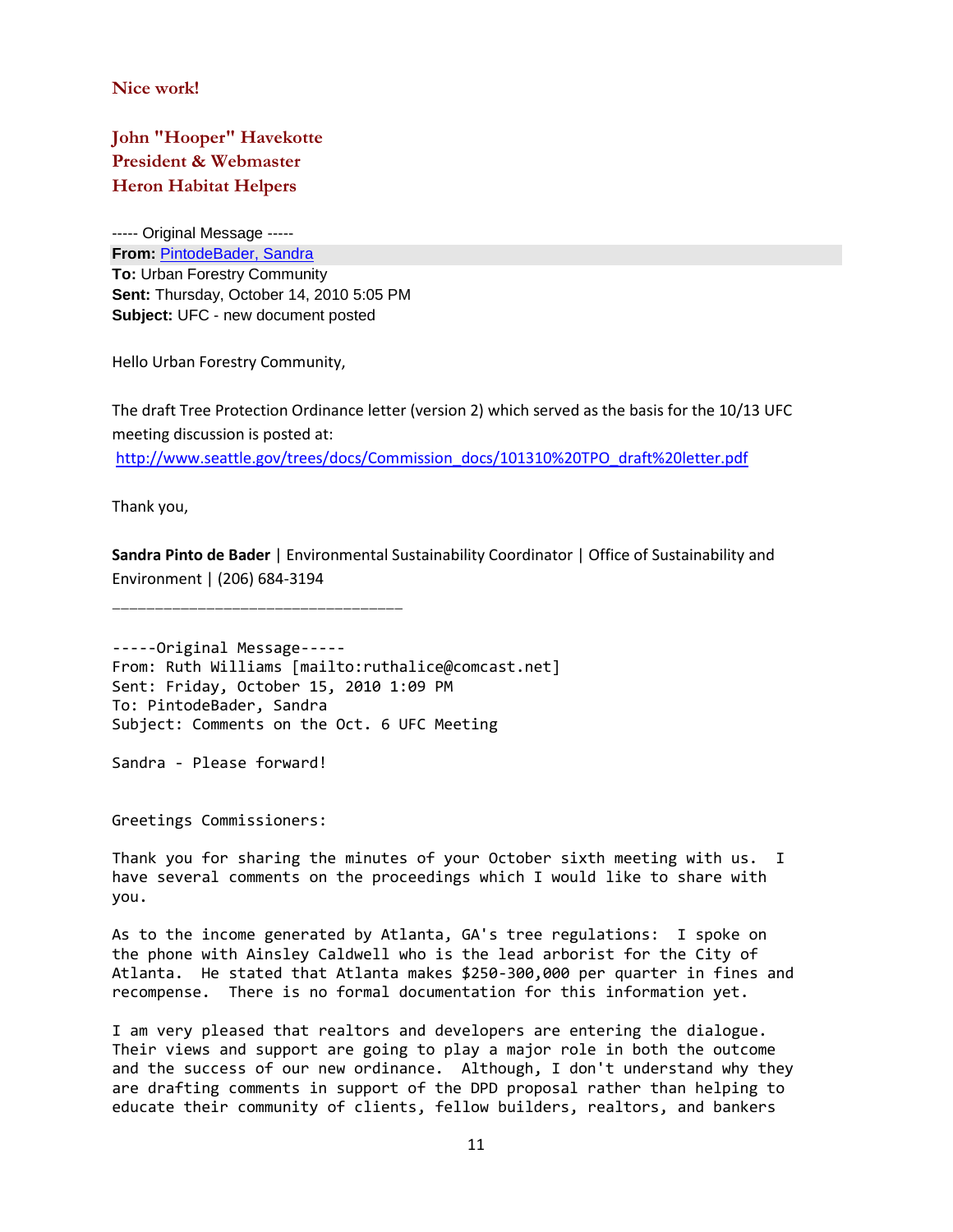and assisting in the construction of an ordinance that will actually help Seattle meet its stated goal of a 30% canopy by 2037. It would be lovely if they would bring their creativity to the table.

I'm not sure I understand all of Garrett Huffman's comments correctly. Is he saying the presence of a tree will limit the building size, and therefore reduce the value of the building and the corresponding loan amount? Is this what is meant here, and is it necessarily true? There should be considerable mitigation if DPD can be flexible with height limits, other setbacks, etc., and be clear and predictable in how pre-existing trees must be handled. Even if the project should turn out to be a little smaller, small projects also can pencil out.

If builders accepted that change is needed and resolved to facilitate it what kinds of resources could they bring to the table? For example, wouldn't it be cheaper and more sustainable to make an existing single family home lot into a duplex? This would increase density and preserve a lot more of the yard. Rather than starting over, the permits for a remodel should be cheaper too. Investigating nontraditional options can pay big dividends.

Randy Bannecker states, "This is the city, stop behaving like the suburbs." City or no, this is our home, and it must remain livable. Here is where most of the pollution and potential flood liability are generated, and therefore here is where substantial remediation must take place. Density must accommodate forest infrastructure and for many reasons which you have heard before. If density is the only consideration the city will become much less livable and property values will plummet. Those of us who want to remain here care a great deal about these issues. Seattle is not big enough to compete with or have the appeal of a place like New York City where the cultural scene makes up for acres of pavement. Seattle's big pitch has always been its natural setting. Lose that and you are just about out of business.

Flexibility is important, but obviously it requires the parameters of certain rules. Some buildings obtain a 'historic' designation that restricts their redevelopment. Why not some trees?

Mr. Huffman's answer to the question of what carrots the UFC can offer is a good example of why we need a strong tree ordinance. Legally required height limits and setbacks also have cost Seattle developers untold billions, but the banks still fund their reduced projects, don't they? Furthermore these restrictions enhance property values and public safety. Banks want and need to lend money, and they will respect municipal codes. Consideration for forest infrastructure must not be written off out of hand. We just need to quantify it in ways that people can understand and buy into.

His comments about the bond issue make a lot of sense. Once the property is sold the bond would have to become a lien on the property. This is an area where attorneys will be needed to perfect the language.

Brennon Staley states, "When Save the Trees asked to be informed of all the presentations to be made to the public, DPD doesn't feel comfortable telling an advocacy group so they attend all those public meetings. DPD wants to hear from the people."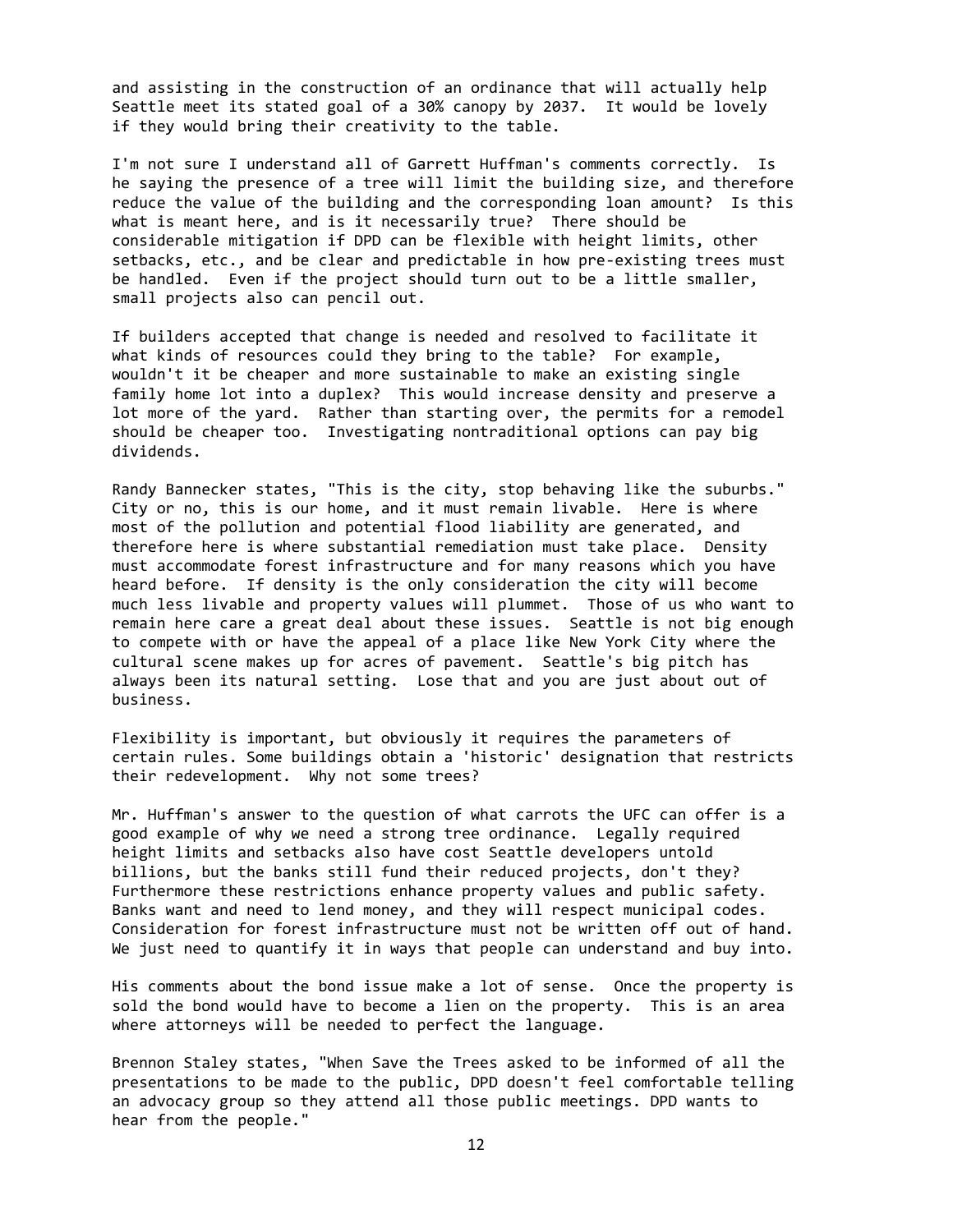To be clear, we are not precisely Save the Trees-Seattle even though we are functioning under their auspices. This new advocacy group is called Save Our Urban Forest Infrastructure. It is a coalition formed in response to the DPD proposal because we are dismayed by it. We are private citizens, and our numbers are growing.

DPD is also an advocacy group on behalf of their own proposal, and they are speaking to community groups who are relatively uninformed about the issues involved. This is the reason why there aren't many comments from unallied individuals: they don't know how to react. Having an opposing advocacy group like SOUFI at the meetings helps with education and with building an effective ordinance. I attended the Sept. 29th meeting of the Thornton Creek Watershed Oversight Council where the DPD presenter did not write down any of the several comments. Why was that?

Thank you, Commissioners, for your dedicated work on this important matter.

Sincerely,

Ruth Williams 1219 NE 107th St. Seattle, WA 98125 206-365-8965 \_\_\_\_\_\_\_\_\_\_\_\_\_\_\_\_\_\_\_\_\_\_\_\_\_\_\_\_\_\_\_\_\_\_

**From:** Donna Kostka [mailto:donna4510@comcast.net] **Sent:** Wednesday, October 20, 2010 8:46 AM **To:** PintodeBader, Sandra **Subject:** RE: UFC - new document posted

Sandra, Please pass this personal comment to commission members before the meeting this afternoon. Please add more imore language about the importance of wildlife habitat, i.e. –

#### Exzceptional Trees, Tree Groves and Habitat Buffers

We don't think Seattle should abandon its exceptional trees, tree groves or habitat buffers. These trees still exist, although are greatly reduced since settlement. They have significant cultural, historical, and wildlife habitat value. This category needs to be better defined, rather than eliminated. These factors should be included in the credit system and protected by permits. Nesting trees for bald eagles, great blue herons, ospreys, hawks, etc. all depend on tall trees and buffering habitat. These factors need to intersect with the City's critical area ordinances, including bu9ilding in better protections to other measures such as Director's Rule 5-2007, which protects the City's two largest heronries.

Thank you, Donna Kostka (Member, Heron Habitat Helperts)

\_\_\_\_\_\_\_\_\_\_\_\_\_\_\_\_\_\_\_\_\_\_\_\_\_\_\_\_\_\_\_\_\_\_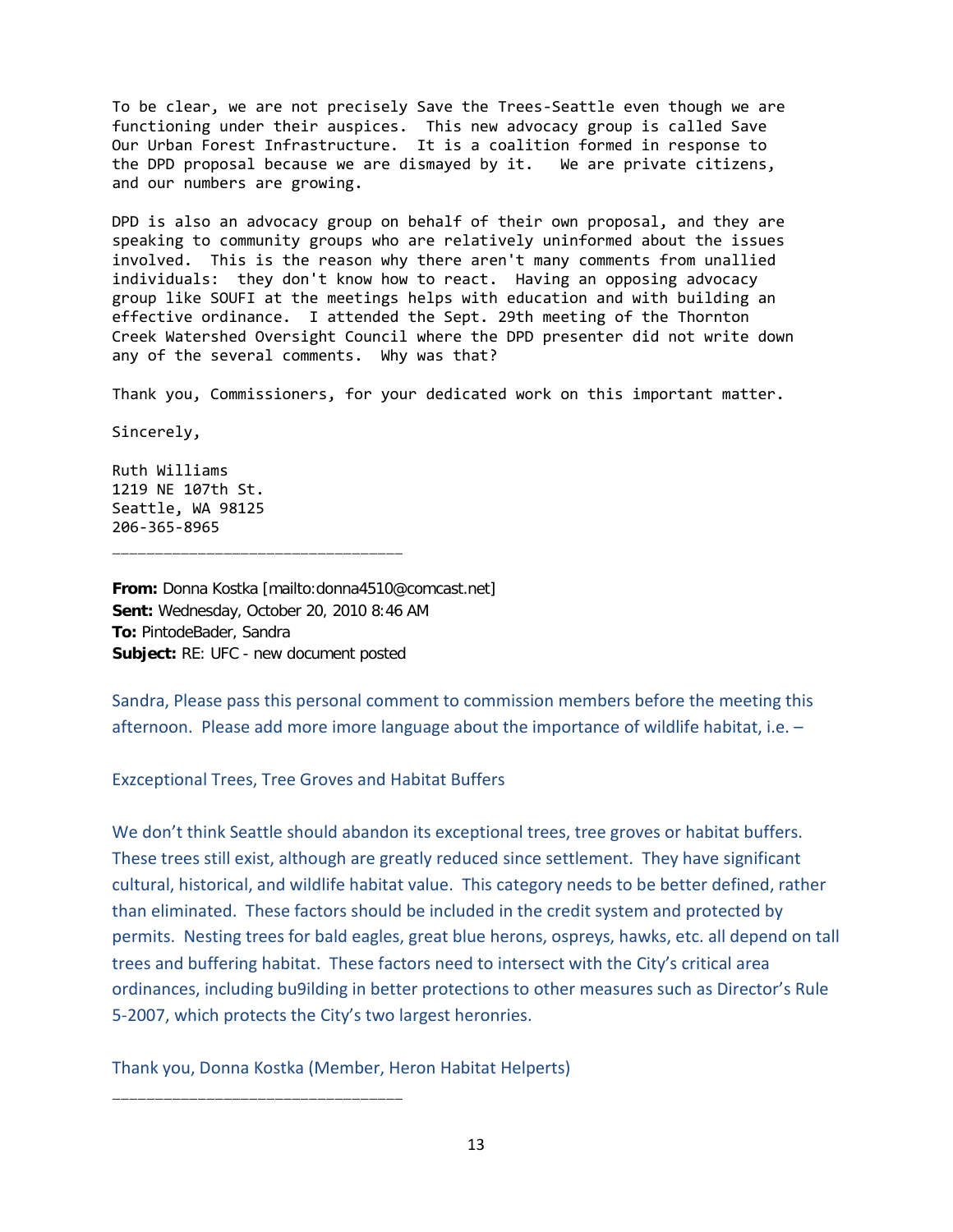-----Original Message----- From: Ruth Williams [mailto:ruthalice@comcast.net] Sent: Wednesday, October 20, 2010 10:13 AM To: PintodeBader, Sandra Subject: UFC Letter Hello Sandra - Please share this with the Commissioners. Greetings Commissioners: I'd like to thank you for all your work and diligence in assisting the citizens of Seattle to develop a healthy place for all of us to live in and enjoy. Your expertise and experience will reap huge dividends for a long time to come. This new letter draft is really articulate and to the point. I have a few short comments as follows. One, I don't see any reference to native vegetation. Two, there's no requirement for a periodic census to monitor progress. Three, incentives are sure to be part of the final deal, and there isn't much of that here. (SOUFI is drafting a list which we will make available after our Sunday meeting. . .) The compound subject in the sentence under #2 on page one needs a plural verb: Ensure public education and outreach are integrated into the release and implementation of the tree protection ordinance. This section on page two could be reworked: 3. Have DPD seriously consider the Commission's recommendations below and work with the Urban Forestry Commission to vet the issues and determine feasibility of incorporating our recommendations. Clearer: 3. Have DPD work with the Urban Forestry Commission to vet the issues and determine the feasibility and methods of incorporating our recommendations

Ruth

below.

**From:** Michael Oxman [mailto:michaeloxman@comcast.net]

**Sent:** Wednesday, October 20, 2010 10:17 AM

\_\_\_\_\_\_\_\_\_\_\_\_\_\_\_\_\_\_\_\_\_\_\_\_\_\_\_\_\_\_\_\_\_\_

**To:** PintodeBader, Sandra; o.rhyan@gmail.com; okomski@msn.com; Bonnie Miller; Bradburd, Bill; Cheryl Trivison; David Miller; Donna Kostka; elizabeth@campbellcentral.org; escigliano@seattlemet.com; Gala, Rob; ghuffman@mbaks.com; heidicar@att.net; JeanieMurphy; Jenkins, Michael; John "Hooper"

Havekotte ; nativetrees@gmail.com; shoudypk@comcast.net; larrylange36@comcast.net;

lsu@u.washington.edu; Liz Kearns; thouless1@comcast.net; mpoe@ifcae.org; Murphy-Ouellette, Jeanie; nicholas@treesolutions.net; Pat Whempner; richard\_ellison@hotmail.com; Ruth Williams; Steve Zemke;

Wallis Bolz; SeattlePOSA@yahoogroups.com

**Cc:** Staley, Brennon; LaClergue, Dave

**Subject:** Comment to Urban Forestry Commission

Howdy,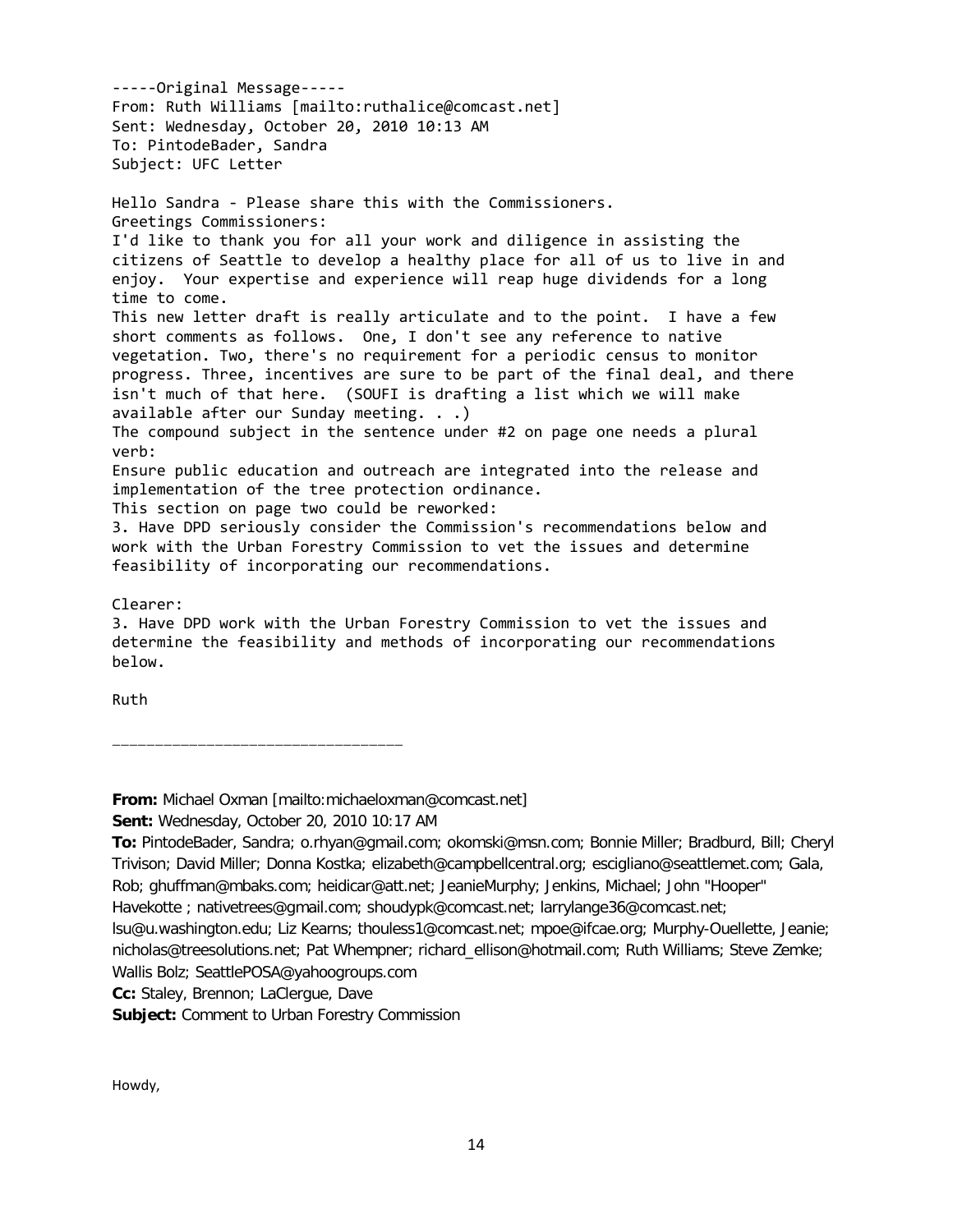Today at 3PM is the meeting of the Seattle Urban Forestry Commission in Room 2240 of the Seattle Municipal Tower at 5th & Columbia St. http://www.seattle.gov/trees/docs/Commission\_agendas/10-20- 10%20Special%20Meeting.pdf

Regarding the Parks Department's fantasy pruning cycle of 17 or 22 years: these numbers are not supported by Parks tree crew pruning records or a tree inventory database. There are lots of trees that have received no pruning, or pruning of only a few lower branches. Earlier categories used a 3 person tree crew: now the number of members of a tree crew is 2, making comparisons difficult.

So, where are the records? Where are the locations of all the trees that Parks has removed in the last year, for example?

Overlay a map of all the trees planted on the same map of trees that were removed, and present it to the Seattle Urban Forestry Commission or the Parks Board. If a record of a tree that is pruned, removed, or planted was stored properly, many questions could be answered that could lead to more efficient management.

Do we know where all the Red Maples are? I suspect that this drought-tolerant, easy-to-establish species is too prevalent, making it a monoculture in our town. Red Maples absolutely MUST be pruned within the first 5 years, otherwise they develop weak forks where multiple limbs originate from the same place. A tree with such defects can usually not live past the age of 25. Lets see a map where 5 year old maples have been pruned. More importantly, lets see the map of 5 year old maples that haven't been pruned. We will never get the budget until we do this.

Information management can extend the lifespan of individual trees in our urban forest to a minimum of 50 years. To be a good investment, all of our planting sites should have enough soil and air space around them to allow a tree to be happy in that spot for a half century. The top priority in the city tree program should be an effective database. We now have tree catalogs in 4 formats: Hansen GIS (SDOT); LIDAR; Infrared; and iTree. Can citizens assess their government's management ability & compare proposed changes in tree policy? Can we assume reasonable tax burden to pay for multiple incompatible 'designer' technologies, just because they are 'on sale'?

Most of our tree inventory issues can be addressed by proper recordkeeping. Format becomes a non-issue when the tree crew work order (including friends-of groups) is completely filled out after each job. Can we see a tree work order? Let's get an accounting.

City staff: Please present a report on the state of the urban forest. What do we have; what are we doing with it; and what is the expected maintenance schedule over a projected timeline. That will tell us our costs. Then we may be able to decide if the program is worth investing in. But, don't be dismayed if the necessary funding isn't forthcoming when the need hasn't been documented. This goes for street tree maintenance also.

You can believe the administrator-heavy police have crunched the numbers on costs of the proposed lapel pin camera system. We still have to hand in our urban forestry homework.

Arboreally yours,

Michael Oxman (206) 949-8733 www.treedr.com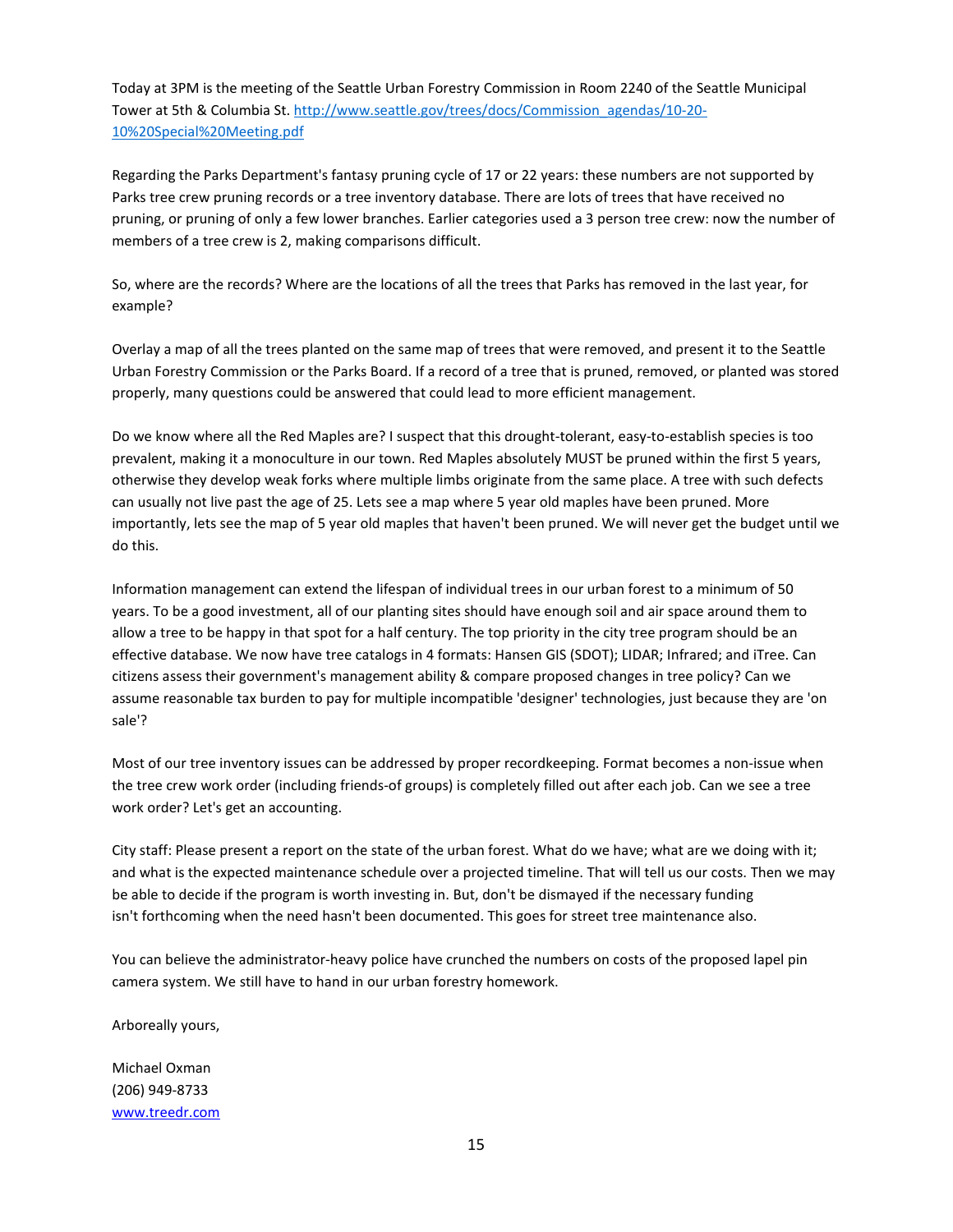**From:** Steve Zemke [mailto:stevezemke@msn.com] **Sent:** Wednesday, October 20, 2010 2:02 PM **To:** PintodeBader, Sandra **Subject:** comments to UFC re draft letter to City Council

Comments to Seattle Urban Forestry Commission

-----------------------------------------------

Re: Oct 20, 2010 Draft Letter to Seattle City Council

From Steve Zemke, Chair, Save the Trees-Seattle 10/20/2010

The Urban Forestry Commission has greatly improved and detailed their concerns in their most recent draft letter in response to DPD's proposed Tree regulations Document.

There are several areas where we would like to see greater emphasis or which are neglected.

In particular we would like to see more emphasis placed on the ecosystem and habitat value of our urban forest. While you mention on page 3 the elevation of trees as infrastructure you do it largely in terms of economic impacts. While this is important, the ecosystem function of a healthy urban forest also needs to be considered which may not always be assigned a monetary value or benefit until it is lost. For example there is no mention of maintaining biodiversity in the document. We can increase our canopy with a monoculture of maple trees or cherry trees but this is not an ecosystem that protects native birds and insects and other animals that live here.

A healthy urban forest needs to be look at minimizing the introduction and increase in non-native species and give preference to native trees, plants and animals. Wildlife survivability needs to be considered in terms of protecting habitat and connections between habitats. Fragmentation and decrease of habitat size reduces species diversity. Invasive exotics need to be prohibited.

There needs to be an evaluation of the consideration of protecting and increasing canopy as volume not just area and what changes are taking place in our urban forest in a 3 dimensional aspect not just 2 dimensional. Consideration needs to be given to tree loss as loss in canopy volume and its impact on ecosystem function and infrastructure impacts. Tree removal need to be considered in terms of a long term or permanent decrease in canopy volume. Replacement needs to be done in terms of volume. Replacement also needs to be considered in terms of reduction or increase in native habitat values. We could wind up increasing canopy area only to see a diminishment in terms of ecosystem value and habitat viability for native species of plants and animals.

Along with a more thorough evaluation of potential permit systems to enhance tree protection and canopy increase, there also needs to be a more thorough vetting of possible incentives to encourage protection of trees.